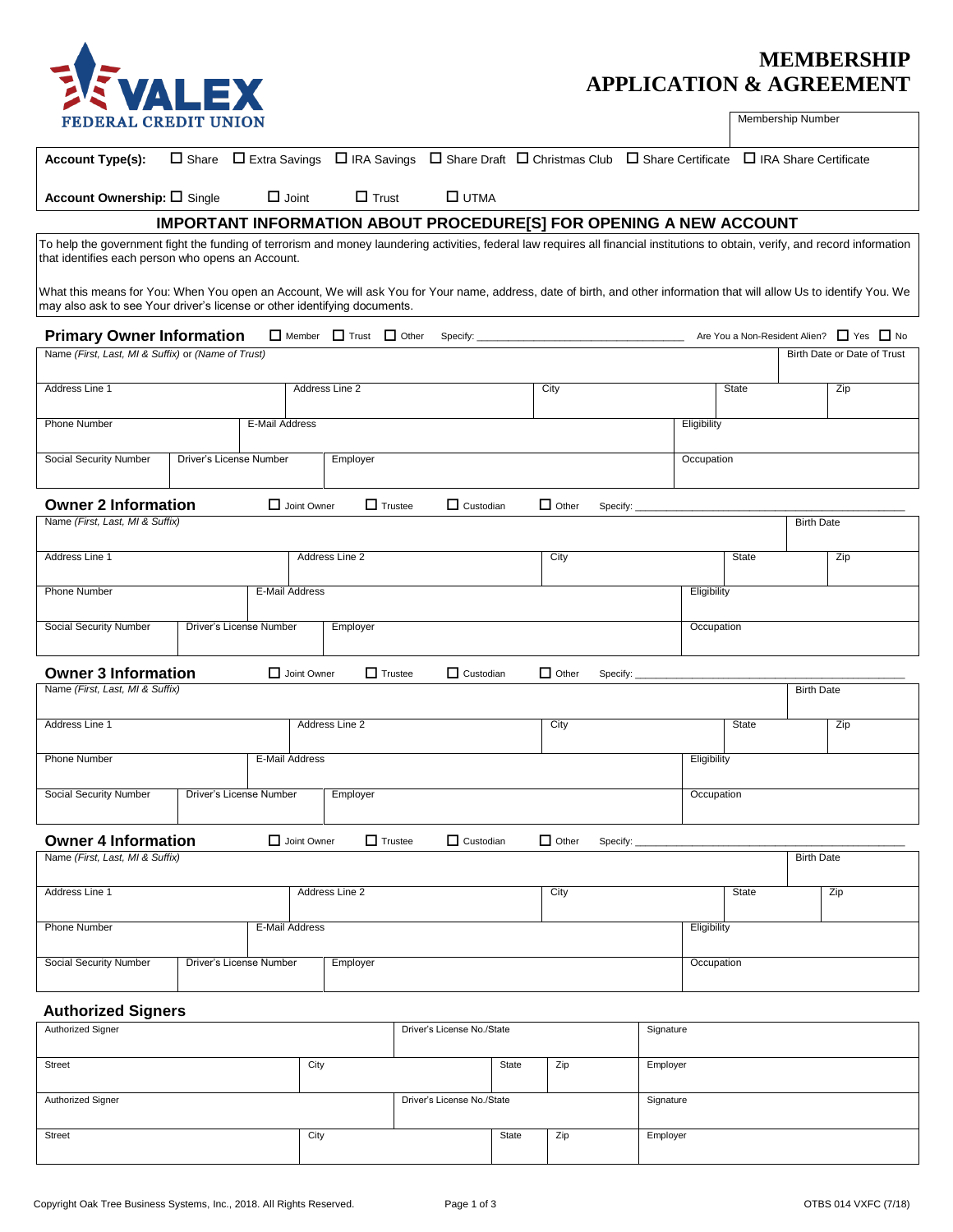|                                                                                                                                                                                                                                                                                                                                                                                                                                                                                                                                                                      |                                                                                        | VISA Check Card/Audio Response/Virtual Banking/Mobile Banking/Bill Pay                                                                                                                                                                                                                                                                                                                                                                                                                                                                                                                                                                                                                                                              |                       |  |                 |  |
|----------------------------------------------------------------------------------------------------------------------------------------------------------------------------------------------------------------------------------------------------------------------------------------------------------------------------------------------------------------------------------------------------------------------------------------------------------------------------------------------------------------------------------------------------------------------|----------------------------------------------------------------------------------------|-------------------------------------------------------------------------------------------------------------------------------------------------------------------------------------------------------------------------------------------------------------------------------------------------------------------------------------------------------------------------------------------------------------------------------------------------------------------------------------------------------------------------------------------------------------------------------------------------------------------------------------------------------------------------------------------------------------------------------------|-----------------------|--|-----------------|--|
| from Your linked account. You would like:                                                                                                                                                                                                                                                                                                                                                                                                                                                                                                                            |                                                                                        | You are requesting the convenience of 24-hour access to Your Credit Union Account in conjunction with a Personal Identification Number (PIN) or Access Code. Your VISA Check Card<br>will allow You to use a number of Automated Teller Machine (ATM) networks, including the Credit Union's ATM machines and will also allow You to pay for services and purchases directly                                                                                                                                                                                                                                                                                                                                                        |                       |  |                 |  |
| $\Box$ VISA Check Card                                                                                                                                                                                                                                                                                                                                                                                                                                                                                                                                               | $\Box$ Audio Response                                                                  | $\Box$ Virtual Banking                                                                                                                                                                                                                                                                                                                                                                                                                                                                                                                                                                                                                                                                                                              | $\Box$ Mobile Banking |  | $\Box$ Bill Pay |  |
|                                                                                                                                                                                                                                                                                                                                                                                                                                                                                                                                                                      |                                                                                        |                                                                                                                                                                                                                                                                                                                                                                                                                                                                                                                                                                                                                                                                                                                                     |                       |  |                 |  |
|                                                                                                                                                                                                                                                                                                                                                                                                                                                                                                                                                                      |                                                                                        |                                                                                                                                                                                                                                                                                                                                                                                                                                                                                                                                                                                                                                                                                                                                     | Name on Card 4:       |  |                 |  |
|                                                                                                                                                                                                                                                                                                                                                                                                                                                                                                                                                                      | <b>Payable-On-Death Account Beneficiary Designation</b>                                |                                                                                                                                                                                                                                                                                                                                                                                                                                                                                                                                                                                                                                                                                                                                     |                       |  |                 |  |
|                                                                                                                                                                                                                                                                                                                                                                                                                                                                                                                                                                      | In the event of Your death, You hereby designate the following beneficiary (ies).      |                                                                                                                                                                                                                                                                                                                                                                                                                                                                                                                                                                                                                                                                                                                                     |                       |  |                 |  |
|                                                                                                                                                                                                                                                                                                                                                                                                                                                                                                                                                                      |                                                                                        |                                                                                                                                                                                                                                                                                                                                                                                                                                                                                                                                                                                                                                                                                                                                     |                       |  |                 |  |
|                                                                                                                                                                                                                                                                                                                                                                                                                                                                                                                                                                      |                                                                                        |                                                                                                                                                                                                                                                                                                                                                                                                                                                                                                                                                                                                                                                                                                                                     |                       |  |                 |  |
|                                                                                                                                                                                                                                                                                                                                                                                                                                                                                                                                                                      |                                                                                        |                                                                                                                                                                                                                                                                                                                                                                                                                                                                                                                                                                                                                                                                                                                                     |                       |  |                 |  |
|                                                                                                                                                                                                                                                                                                                                                                                                                                                                                                                                                                      | <b>Taxpayer Identification and Backup Withholding</b>                                  |                                                                                                                                                                                                                                                                                                                                                                                                                                                                                                                                                                                                                                                                                                                                     |                       |  |                 |  |
|                                                                                                                                                                                                                                                                                                                                                                                                                                                                                                                                                                      |                                                                                        | Under penalties of perjury, You certify: (1) that the number shown on this form is Your correct taxpayer identification number (or the minor beneficiary's correct taxpayer identification<br>number if the Account is established under the Uniform Gift/Transfers to Minors Act); (2) that You are not subject to backup withholding either because You have not been notified<br>that You are subject to backup withholding as result of a failure to report all interest dividends, or the Internal Revenue Service (IRS) has notified You that You are no longer subject<br>to backup withholding; (3) You are a U.S. person (including a U.S. resident alien); and (4) You are exempt from or not subject to FATCA reporting. |                       |  |                 |  |
|                                                                                                                                                                                                                                                                                                                                                                                                                                                                                                                                                                      |                                                                                        | <b>INSTRUCTION TO SIGNER.</b> If You have been notified by the Internal Revenue Service (IRS) that You are subject to backup withholding due to payee underreporting and You have<br>not received a notice from the IRS that the backup withholding has terminated, You must strike out the language in part (2) of the statement above.                                                                                                                                                                                                                                                                                                                                                                                            |                       |  |                 |  |
|                                                                                                                                                                                                                                                                                                                                                                                                                                                                                                                                                                      |                                                                                        | DO NOT STRIKE OUT ANY MATERIAL UNLESS YOU ARE SUBJECT TO BACKUP<br>WITHHOLDING BY THE FEDERAL GOVERNMENT.                                                                                                                                                                                                                                                                                                                                                                                                                                                                                                                                                                                                                           |                       |  |                 |  |
|                                                                                                                                                                                                                                                                                                                                                                                                                                                                                                                                                                      | We will be unable to open an Account for You without a taxpayer identification number. |                                                                                                                                                                                                                                                                                                                                                                                                                                                                                                                                                                                                                                                                                                                                     |                       |  |                 |  |
| <b>UTMA Account</b>                                                                                                                                                                                                                                                                                                                                                                                                                                                                                                                                                  |                                                                                        | For UTMA (Uniform Transfers to Minors Act) Accounts, You understand that the gift of money to the Minor named on this Application, which gift shall be deemed to include all                                                                                                                                                                                                                                                                                                                                                                                                                                                                                                                                                        |                       |  |                 |  |
|                                                                                                                                                                                                                                                                                                                                                                                                                                                                                                                                                                      |                                                                                        | dividends thereon and any future additions thereto, is irrevocable and is made in accordance with, and is to include all provisions of, the Uniform Transfers to Minors Act (the Act) as<br>it is now and in the future. You further understand that the age of delivery from the Custodian to the Minor will occur upon the minor's age of 18, under the Act.                                                                                                                                                                                                                                                                                                                                                                      |                       |  |                 |  |
|                                                                                                                                                                                                                                                                                                                                                                                                                                                                                                                                                                      |                                                                                        | Owner 2 is named as custodian for the Primary Owner under the Louisiana Uniform Transfers to Minors Act.                                                                                                                                                                                                                                                                                                                                                                                                                                                                                                                                                                                                                            |                       |  |                 |  |
| (Name of Successor Custodian) as Successor Custodian<br>Designation of Successor Custodian. You appoint<br>of the gift property described in the gift transfer above. Such appointment will take effect: (1) when and in the event of Your resignation, death, incompetence, or legal incapacitation;<br>and (2) when We deliver said account, together with a true copy of this instrument of designation, into the custody of the Successor Custodian named above. Upon receipt of actual<br>or written notice of such event. You direct Us to make such delivery. |                                                                                        |                                                                                                                                                                                                                                                                                                                                                                                                                                                                                                                                                                                                                                                                                                                                     |                       |  |                 |  |
|                                                                                                                                                                                                                                                                                                                                                                                                                                                                                                                                                                      |                                                                                        |                                                                                                                                                                                                                                                                                                                                                                                                                                                                                                                                                                                                                                                                                                                                     |                       |  |                 |  |
|                                                                                                                                                                                                                                                                                                                                                                                                                                                                                                                                                                      |                                                                                        | Signature of Custodian                                                                                                                                                                                                                                                                                                                                                                                                                                                                                                                                                                                                                                                                                                              |                       |  |                 |  |
| <b>Revocable Living Trust</b>                                                                                                                                                                                                                                                                                                                                                                                                                                                                                                                                        |                                                                                        |                                                                                                                                                                                                                                                                                                                                                                                                                                                                                                                                                                                                                                                                                                                                     |                       |  |                 |  |
| You hereby certify that:                                                                                                                                                                                                                                                                                                                                                                                                                                                                                                                                             |                                                                                        |                                                                                                                                                                                                                                                                                                                                                                                                                                                                                                                                                                                                                                                                                                                                     |                       |  |                 |  |
| (1) This is a revocable living trust. Name of Trust<br>(2)<br>(3) The Trust Agreement appoints:                                                                                                                                                                                                                                                                                                                                                                                                                                                                      |                                                                                        | The Trustee(s) can accomplish all banking transactions including the deposit and withdrawal of funds;                                                                                                                                                                                                                                                                                                                                                                                                                                                                                                                                                                                                                               |                       |  |                 |  |
|                                                                                                                                                                                                                                                                                                                                                                                                                                                                                                                                                                      |                                                                                        | as Successor Trustee(s) upon death, legal incapacitation, resignation or incompetence of the (both) Settlor(s) who shall have all the powers identified herein;                                                                                                                                                                                                                                                                                                                                                                                                                                                                                                                                                                     |                       |  |                 |  |
| (4)<br>any related documents.                                                                                                                                                                                                                                                                                                                                                                                                                                                                                                                                        |                                                                                        | You understand that the Credit Union will rely on the accuracy of the foregoing information and We will continue to do so until We receive notice in writing that this certification<br>has been revoked. You indemnify Us from any liability and costs We may incur by reason of such reliance. Upon Our request, We shall be entitled to a copy of the trust and                                                                                                                                                                                                                                                                                                                                                                  |                       |  |                 |  |
| named above.                                                                                                                                                                                                                                                                                                                                                                                                                                                                                                                                                         |                                                                                        | You waive all right, title and interest which You may now have as an individual or joint owner of the account funds and transfer ownership of this account to the revocable living trust                                                                                                                                                                                                                                                                                                                                                                                                                                                                                                                                            |                       |  |                 |  |
| are subject to changes from time to time.                                                                                                                                                                                                                                                                                                                                                                                                                                                                                                                            |                                                                                        | You agree to be bound by the terms and conditions of this Account with VALEX Federal Credit Union and the Credit Union's bylaws, rules and regulations in effect, which                                                                                                                                                                                                                                                                                                                                                                                                                                                                                                                                                             |                       |  |                 |  |

Lien Impressment and Set-Off. You agree that We may impress and enforce a statutory lien upon any and all individual, joint or living trust Accounts with Us to the extent You owe Us any money and We may enforce Our right to do so without further notice to You. We have the right to set-off any of Your money or property in Our possession against any amount You<br>owe Us. The right of set-off and Our impres set-off and Our impressed lien extends to any amount owed to Us by any of the joint Owners.

We will recognize the signatures below in their trustee capacity, regardless of such designation as trustee, when authorizing any transaction for this account.

Signature of Settlor/Co-Trustee of above Trust Signature of Settlor/Co-Trustee of above Trust

Signature of Settlor/Trustee of above Trust Signature of Settlor/Co-Trustee of above Trust